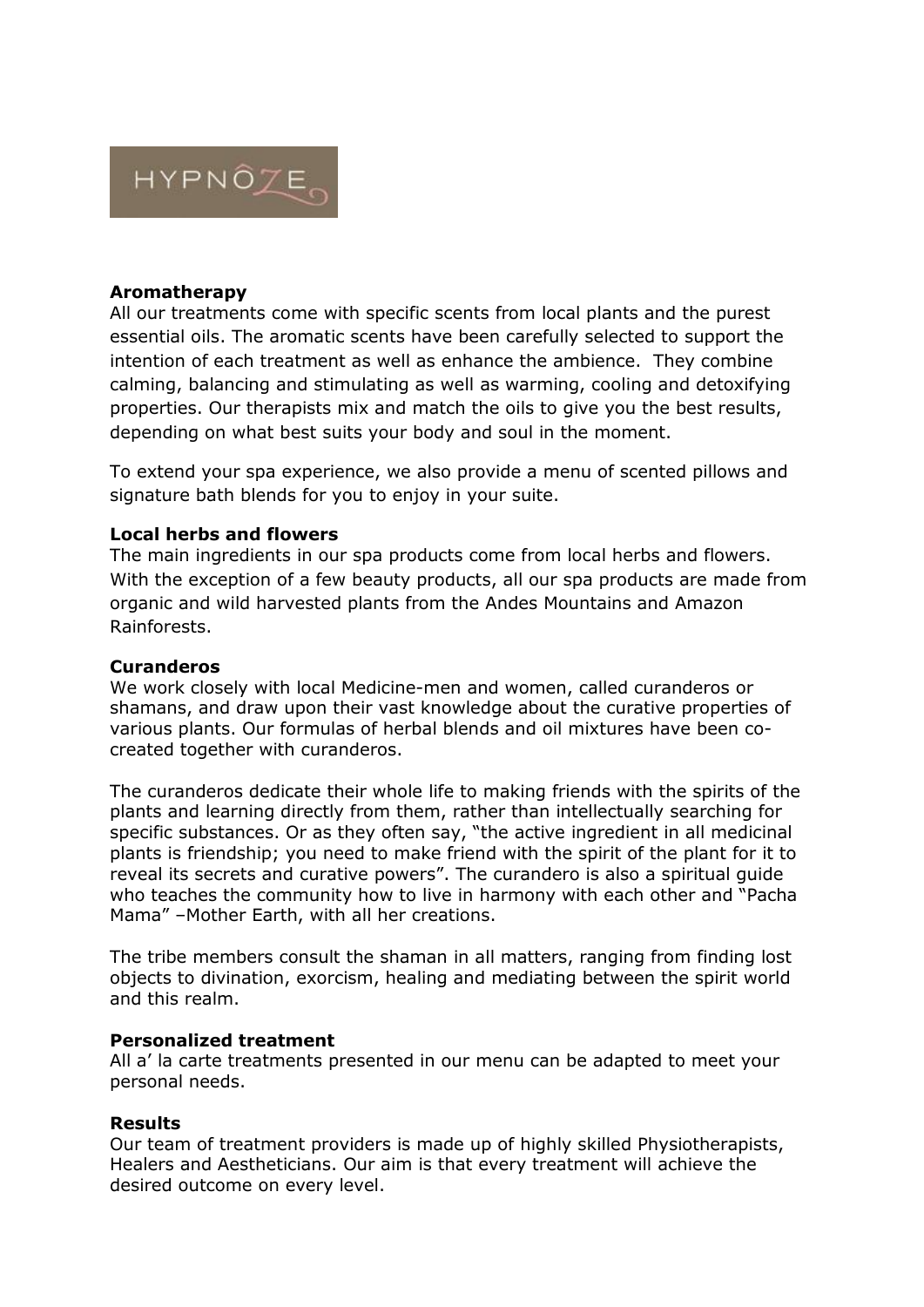# **Oxygenized spa**

Hypnôze Spa is fully oxygenized to ease the altitude adjustment.

#### **Body contour**

Lumicell Wave 4 from Silhouet-Tone is one of the most advanced pieces of body contouring equipment available today. The power of combined energy technology for effective cellulite & body shaping treatments, the Lumicell Waves 4 uses a unique combination of 4 non-invasive technologies, working together in synergy to target major problems associated with cellulite: edema, orange peel appearance, dimpling, localized fat deposits, and skin contour irregularities.. Combines energy technology using: Photo-pneumatic Massage, Infrared energy, Electroporation and Ultrasound. While each technology can stand on its own, truly spectacular results are achieved when these technologies are combined.

# **Holistic Fitness**

The patio near the pool is dedicated to holistic fitness such as Yoga, Pilates, stretch classes, Qigong and Meditation.

# **MASSAGES**

*PURELY MASSAGE 60, 90 or 120 min US\$ 90 / 135 / 180* A therapeutic massage focusing on relieving tension and knots in the muscles. The treatment is personally adjusted to the body's needs and involves techniques from a mix of Swedish, Deep tissue, Myofascial release and Sports massage. We use oil blends with warming, relaxing or energizing properties.

# *LA DANZA DEL VIENTO DE LOS ANDES*

*60, 90 or 120 min US\$ 90 / 135 / 180*

This is a deeply relaxing and meditative massage. A smooth blend of long soothing strokes and rocking movements mainly compiled from Californian massage and Hawaiian Lomi Lomi but also with local influences. We use relaxing and balancing oils and fresh Eucalyptus leaves. Come dance with the winds!

# *BACK & NECK SPECIAL 30/60 min US\$ 45 / 90*

A therapeutic back treatment which combines the most effective techniques from Classic massage, Deep tissue and Connective tissue massage. If you feel tension and tightness across your back, neck and shoulders, try this combination of deep massage techniques. We can help to loosen the muscles in this whole area.

# *MASAGE CON VELA 90 min US\$ 135*

Created by a Quechua curandera (shaman) from the Andes.

This energy balancing massage uses a candle, which when melted works as the massage lotion. The candle is utilized as a massage tool in combination with the hands of the therapist.

The candle is traditionally used in "limpia", cleansing rituals among Quechua people to create positive energies.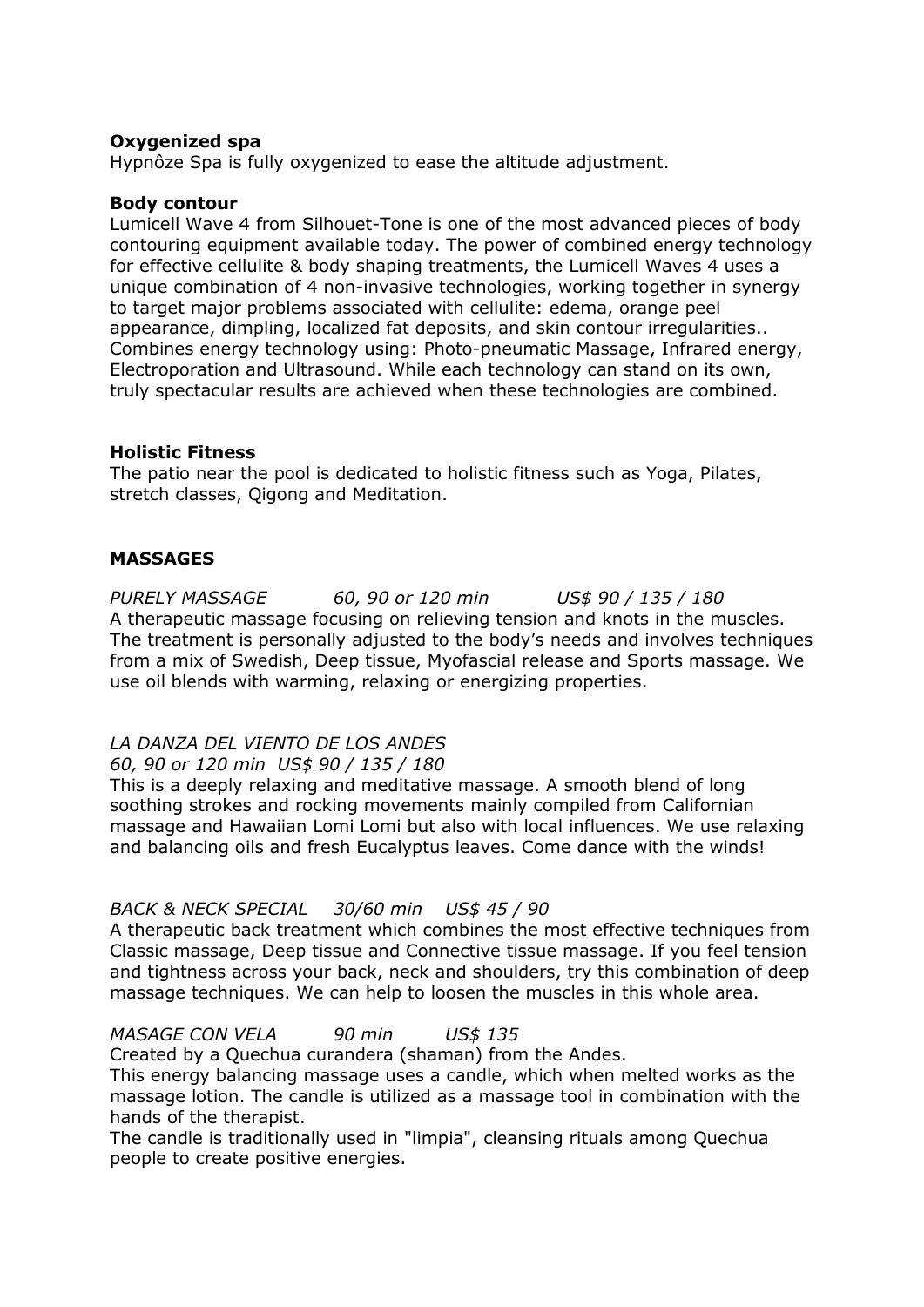# *PUTUTU MASSAGE 90 min US\$ 135*

This massage is also created by a Quechua curandera in the Andes. The therapist uses two types of sea shells with different textures to perform a relaxing massage in combination with the hands of the practitioner. Shells have many used as a sacred instrument and tool in the Andes and the rainforest.

# *AFTER HIKE RECOVERY 60 min US\$ 90*

A deep and refreshing foot and leg massage with thorough stretching. The treatment is completed with a herbal envelopment to speed up recovery. The therapist choses either warming or cooling herbs, depending on what is most suitable to speed up the recuperation.

# *REFLEXOLOGY 60 min US\$ 90*

An ancient therapy that was practiced by Egyptian, Chinese and Indian healers as well as by the Mayans and Inkas. This foot massage focuses on stimulating reflex points in the feet that correspond with specific organs. By palpating pressure points on the feet the therapist can treat problem areas in the body and restore the body's natural balance. Lavender and peppermint oils assist in balancing the nervous system and cool tired feet.

# *HOT STONES 90 min US\$ 135*

Enjoy our tactile ensemble of long strokes, heated stones, crystals and Chinese singing balls; creating a warm flowing and meditative symphony of tactile pleasures together. Our hot stones come from lava rocks and river stones, combining the elements of fire and water. The lava stones are used to absorb excess energies to reduce stress while the other stones and Chinese singing balls are tuning and increasing the natural energy flow.

# *LAZY YOGA 90 or 120 min US\$ 135 / 180*

Let us take you on a journey to the Orient with an enchanting blend of Thai massage and Japanese Shiatsu touches. This experience involves stretches, rubbing, acupressure and the use of hot herbal poultices filled with our signature blends of healing herbs. Chamomile, Rosemary, Coca, Thyme, Valeriana, Sage and other local plants are selected and combined depending on desired outcome. You will experience increased flexibility in your muscles as well as feeling energized and at ease.

…and our special:

# *HYPNÔZE FREESTYLE 60 / 90 / 120 min US\$ 90 / 135 / 180* Personally tailored massage! Allow our expert team to design a special treatment for you, based on your desires. The therapist will listen to your body and draw on a combination of their specific skills to create a truly unique experience.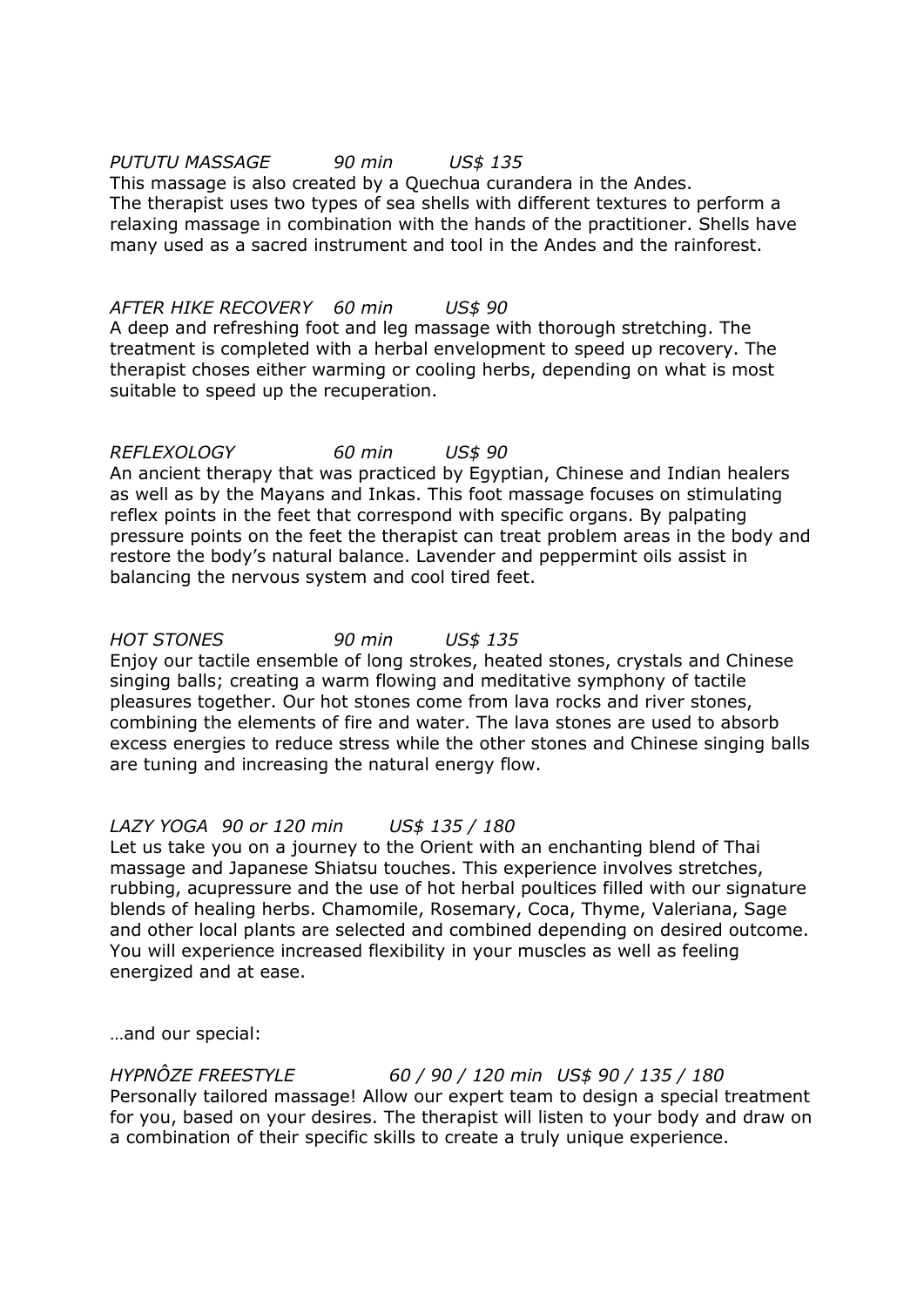# **BODY SCRUBS** 30 min US\$ 45

*LIGHT AND SWEET* Rice grain, Honey

## *HIGHER* Coffee and cacao

*EARTHY* Clay salt

*SALTY* Maras salt

*NURTURING* Kiwicha, Quinua

**WRAPS** 30 min US\$ 45

*RISE AND SHINE* A stimulating blend of Maca, Coca and Muña

*WARMING* Thermal clay, Cinnamon and Ginger

*BALANCING* Thermal clay, Lavender, Chamomile

*NURTURING* Maca, Quinua and Purple corn

*CHOCOLÁ* Cacao, Honey

*BREATHE EASY* Coca, Muña, Eucalyptus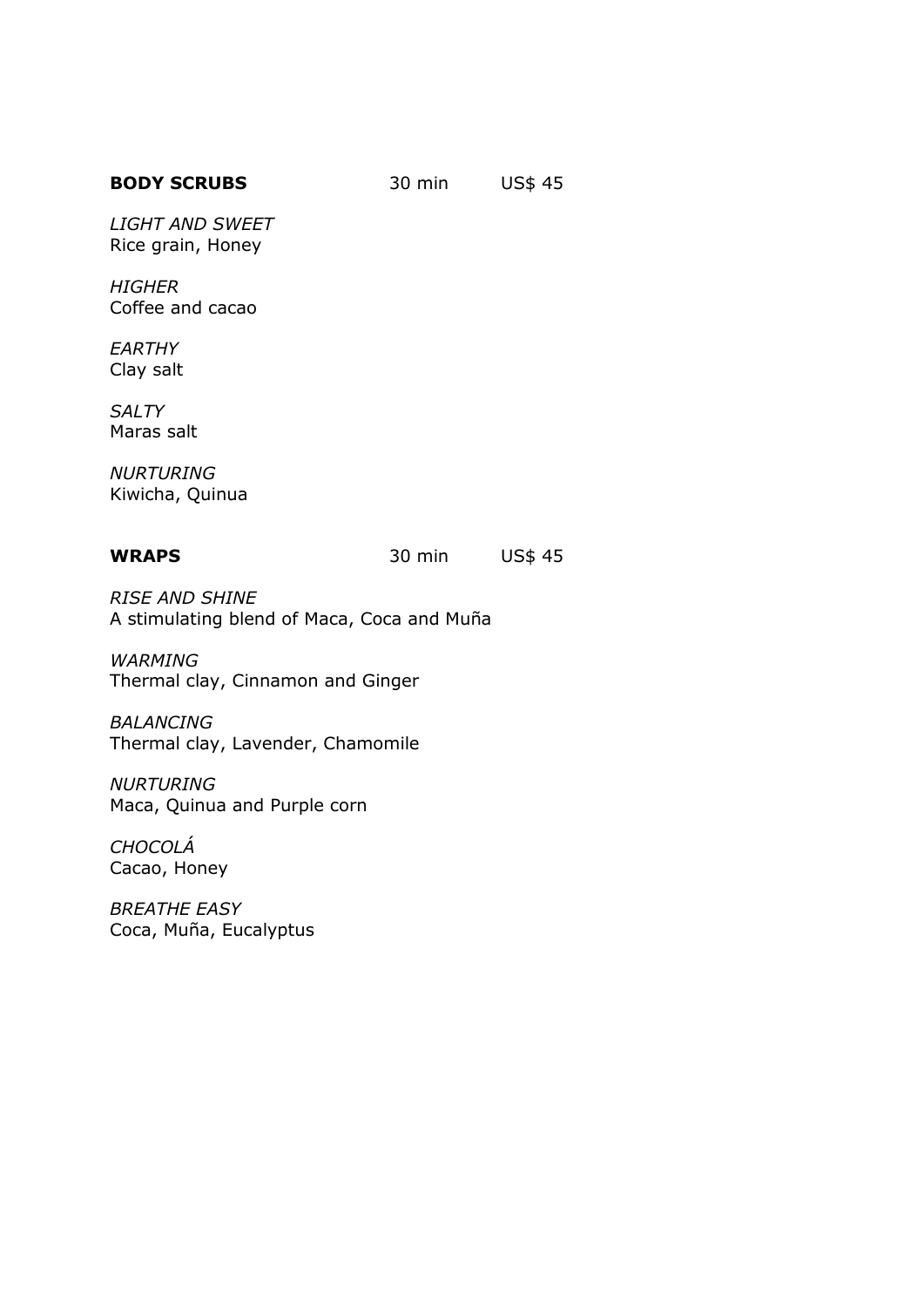## *Our bath menu 30 US\$*

We are delighted to present our signature blends of wild and organic herbal bath mixtures. The herbs are accompanied by bath oil made of the finest essential oils in a base of organic Jojoba oil.

#### *DETOX*

Detoxifying mixture of White Sage from Lake Titicaca, Rosemary, Nettle and Muna among other detoxifying local herbs and oils. This blend will help you release toxins from your body, caused by our busy modern lifestyles and return to a state of inner bliss.

#### *RELAXING*

Melt into an infusion with our relaxing blend of Chamomile, Rose petals, Valerian root and Melissa, teamed with Palo Santo and Lavender essential oils. This bath experience will prepare you for your journey to dreamland.

#### *HARMONIZING*

A sweet woody aroma of Cedar wood and Palo Santo, together with a herbal blend of White and green Sage, Coca leaves and lavender. This blend has been created to bring you a sense of balance and restore your inner harmony.

#### *REVITALIZING*

Invigorate your senses with this fresh minty-citric formula of Peppermint, Eucalyptus, Orange peel and Coca leaves. This blend will re-energize your whole being.

# **Extend the bliss**

*SPA JOURNEY 2 HOURS US\$ 175* Scrub – Wrap – Massage

*SPA JOURNEY 3 HOURS US\$ 250* Scrub – Wrap – Massage – Herbal bath

*HIS TIME 2,5 HOURS US\$ 210* Pedicure – Face grooming - Classic/Deep tissue massage - Herbal bath

*HER TIME 3,5 HOURS US\$ 295* Manicure – Pedicure – Soothing massage – Facial – Herbal bath

*TOGETHER TIME 3 HOURS US\$ 510* Scrub – Wrap – Massage – Floral bath with refreshments

*MOTHER AND DAUGHTER 3 HOURS US\$ 510* Massage – Facial - Manicure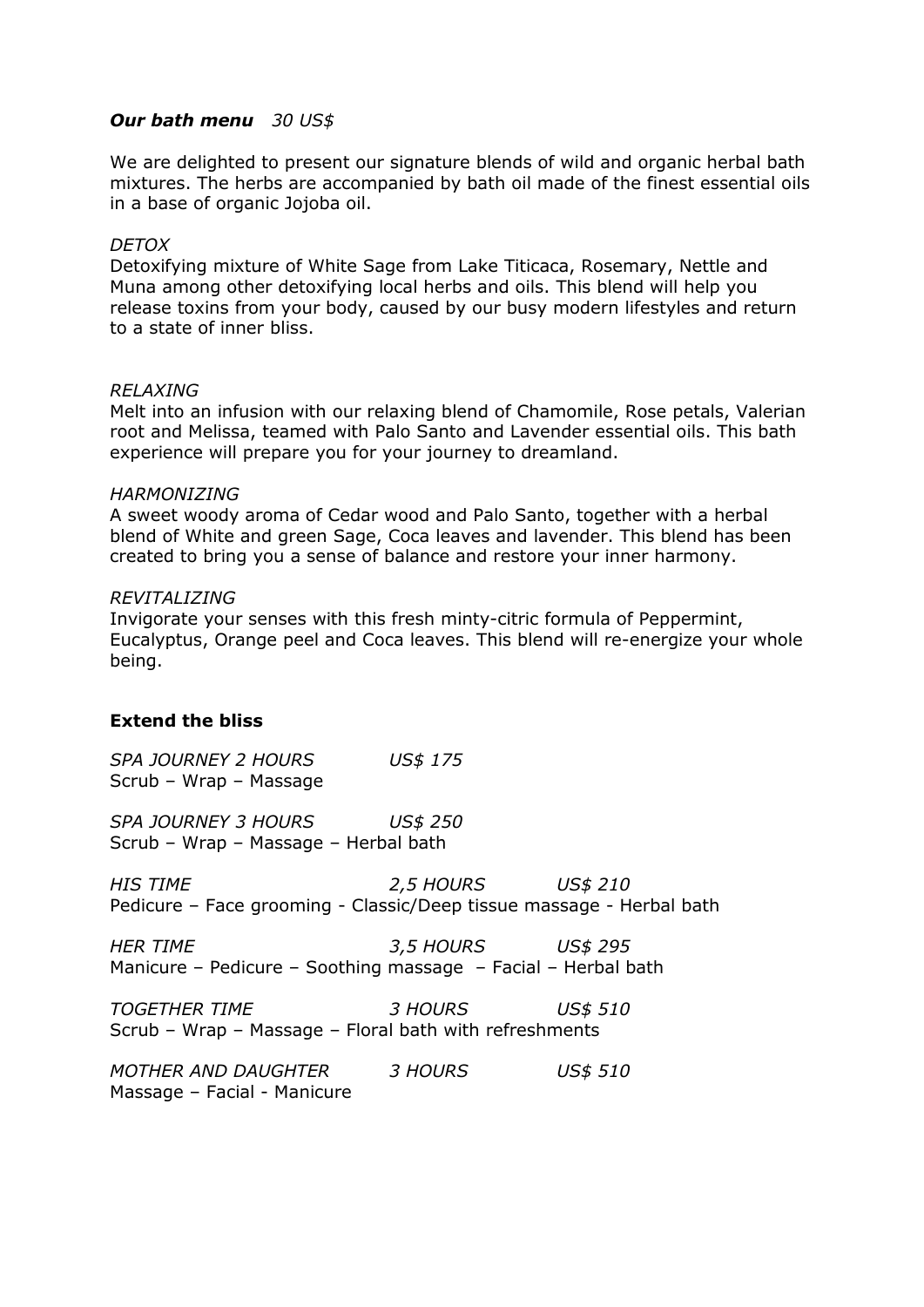# **Add-on or Mini treat 20 min** *US\$ 30*

*HAIR PACK* Avocado, Maca, Rosemary, Cinnamon, Ginger.

*HAND or FEET PACK* Salt exfoliation, Calendula, Muña.

*CHAKRA BALANCING* Reiki hands-on healing combined with crystals and flower water limpieza.

HERBAL BATH Our signature blends of organic and wild harvested herbs.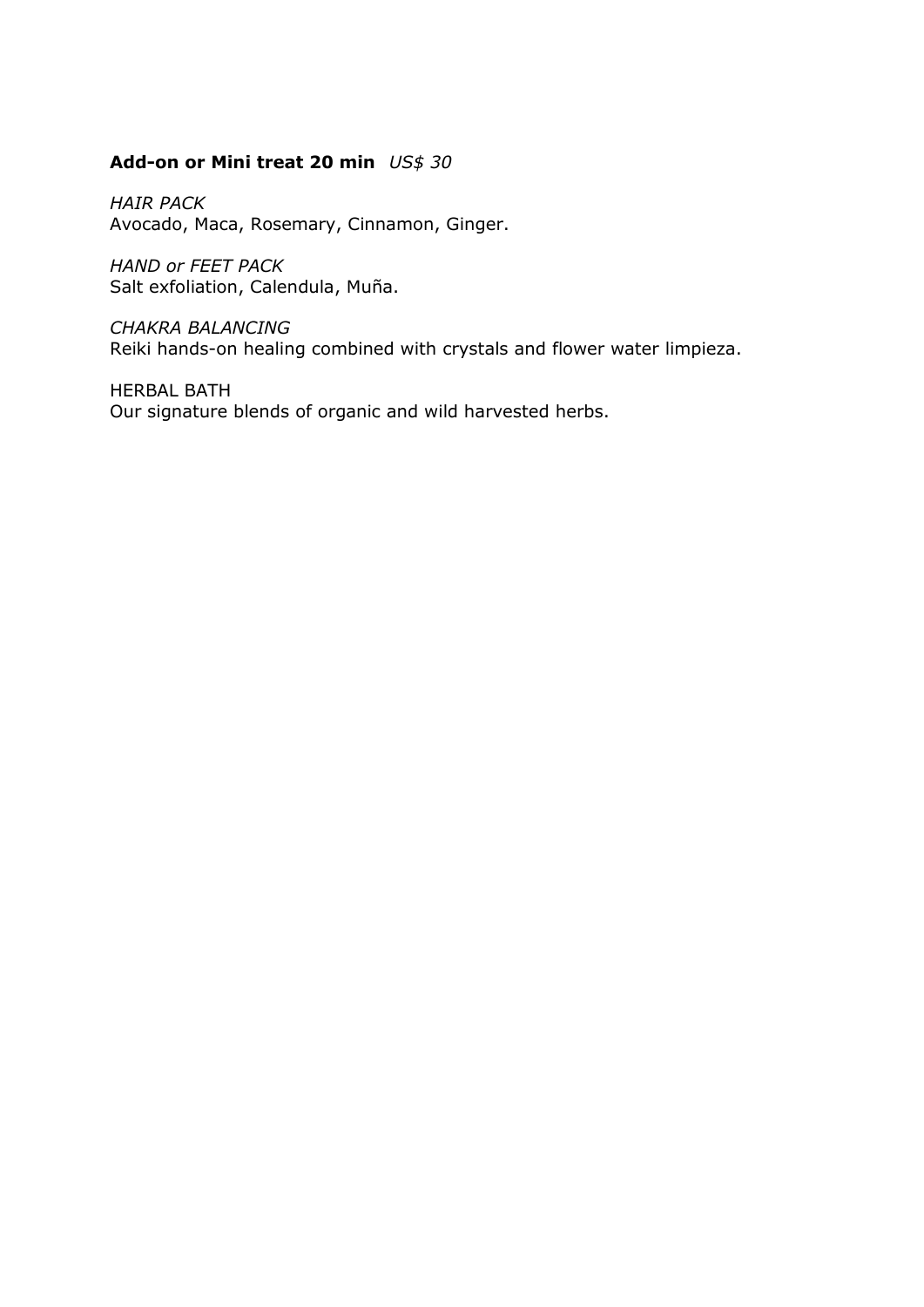## **Beauty Treatments**

#### *Face*

#### *PERRICONE MD*

This legendary celebrity brand created by Doctor Perricone MD has been proven to prevent signs of aging. Dr. Perricone concluded after years of research, that cellular inflammation may be the underlying cause of wrinkles. He believes that this inflammation is responsible for skin-related problems like breakouts, wrinkles, and loss of firmness. Through his program this type of inflammation can be stopped, which slows down the skin's aging process and even reverses existing damage.

#### *RADIANCE FACIAL 60 min US\$ 110*

A facial for all skin types; Designed to regenerate the cells, bring more firmness and tone the skin. Visible results are seen in smoother skin texture and minimized pore size.

#### *AÏNY*

meaning "spirit of living beings" and "reciprocity" in the Quechua language, harnesses the properties of sacred plants from the Amazon and the Andes, which have been found to counteract signs of ageing and improve the skin's radiance. Aïny is a skin care line with a unique concept: that of unifying the magic of the shaman with the latest skincare science. The formulas are created by five indigenous shaman (Curanderas) communities in Peru and Ecuador. They are then fine-tuned in a Parisian laboratory under the supervision of Aïny's Scientific Director, Jean Claude Le Jolieff, the former R&D Director of Chanel. The products are certified organic and cruelty free.

*RADIANCE 60 min US\$ 90* For all ages and skin types A nurturing and boosting treatment for a smooth, luminous, youthful appearance.

*FOUNTAIN OF YOUTH 60 min US\$ 90* This formula is created for women and men who wish to maintain a healthy skin and to prevent aging signs.

*TURN BACK TIME 60 min US\$ 90* Our Anti-aging treatment that hydrates and invigorates the skin by combining the most moisturizing natural ingredients available. This formula has been

*" Inside you Inside your beautiful body, I am singing I am singing so that you can attract people with your beautiful eyes Come, come here beautiful women and men, I am singing so that you feel good. Inside your body, I make you blossom I make you beautiful" -Icaro, magic song of the plants*

*by Curandera Herlinad Agustin -*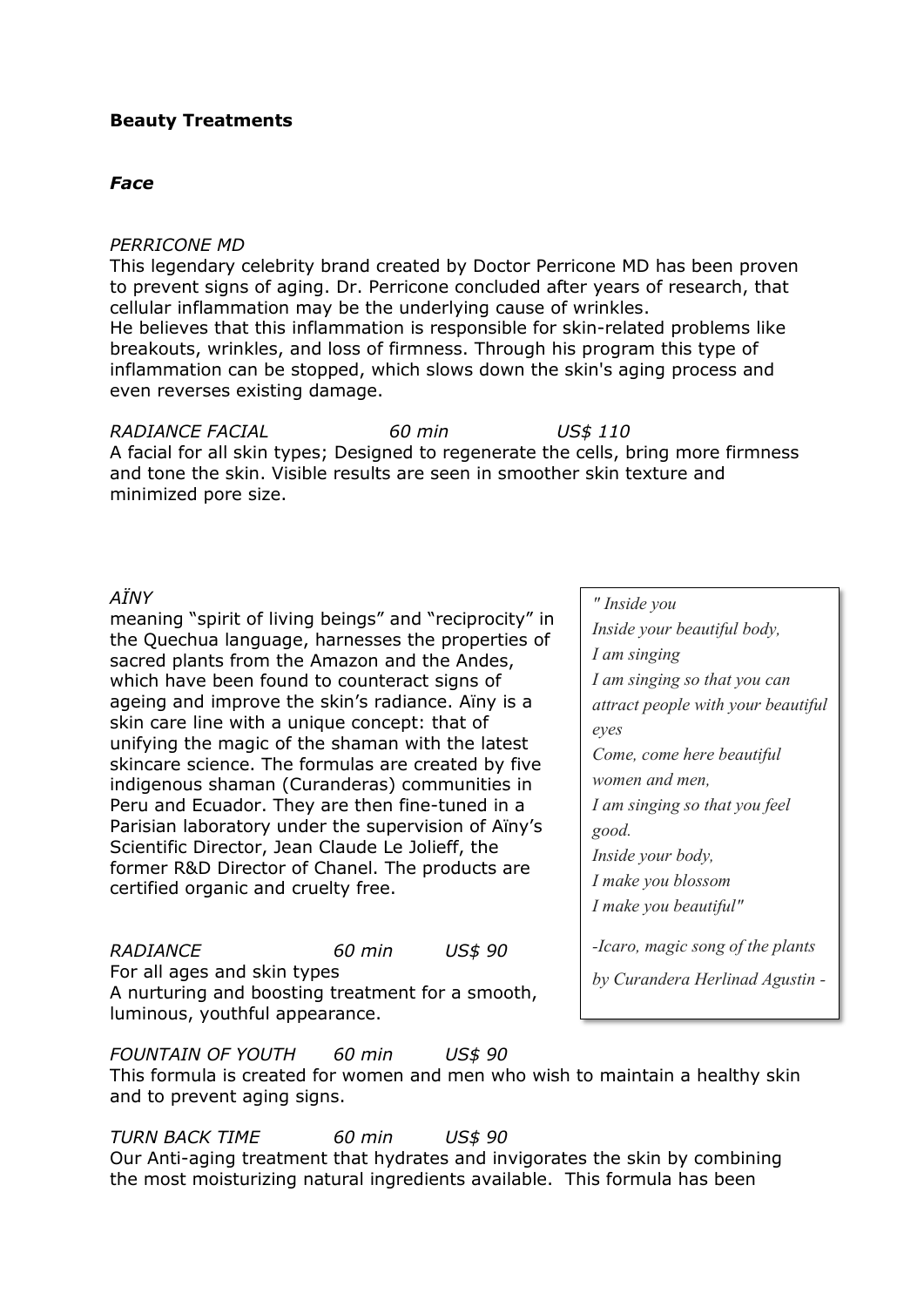created to improve the appearance of skin and increase the natural production of sebum to maintain the moisture content of cells.

*TEEN PHASE 60 min US\$ 90* Facial treatment for combination teenage skin

EXTRA DEEP CLEANSING *15 min 22 US\$*  Add on a comedo extraction to remove "blackheads" and clear congested skin.

#### *Nails*

| <i>MANICURE</i> | 45 min | US\$ 65 |
|-----------------|--------|---------|
| <b>PEDICURE</b> | 45 min | US\$ 65 |

#### *Hair*

*HAIR AND SCALP TREATMENT* Avocado, Ginger, Maca, Rosemary and AloeVera

*HAIR CUT*

*BLOW DRY*

| <b>EYEBROW SHAPING</b> | 30 min | US\$ 45 |
|------------------------|--------|---------|
|                        |        |         |

| 30 min | <b>US\$ 45</b> |
|--------|----------------|
| 30 min | <b>US\$ 45</b> |
| 30 min | <b>US\$ 45</b> |
| 30 min | <b>US\$ 45</b> |
| 50 min | <b>US\$75</b>  |
|        |                |

# **For men who care**

| <b>WAXING</b>                                              |        |                |
|------------------------------------------------------------|--------|----------------|
| Chest                                                      | 50 min | <b>US\$75</b>  |
| <b>Back</b>                                                | 50 min | <b>US\$75</b>  |
| <b>FACIAL GROOMING</b><br>Get rid of those unsightly hairs | 30 min | <b>US\$ 45</b> |

#### *Body*

*BODY CONTOUR* 45 min US\$ 90 With Lumicell Wave 4 from Silhouet-Tone, advanced body contouring equipment.